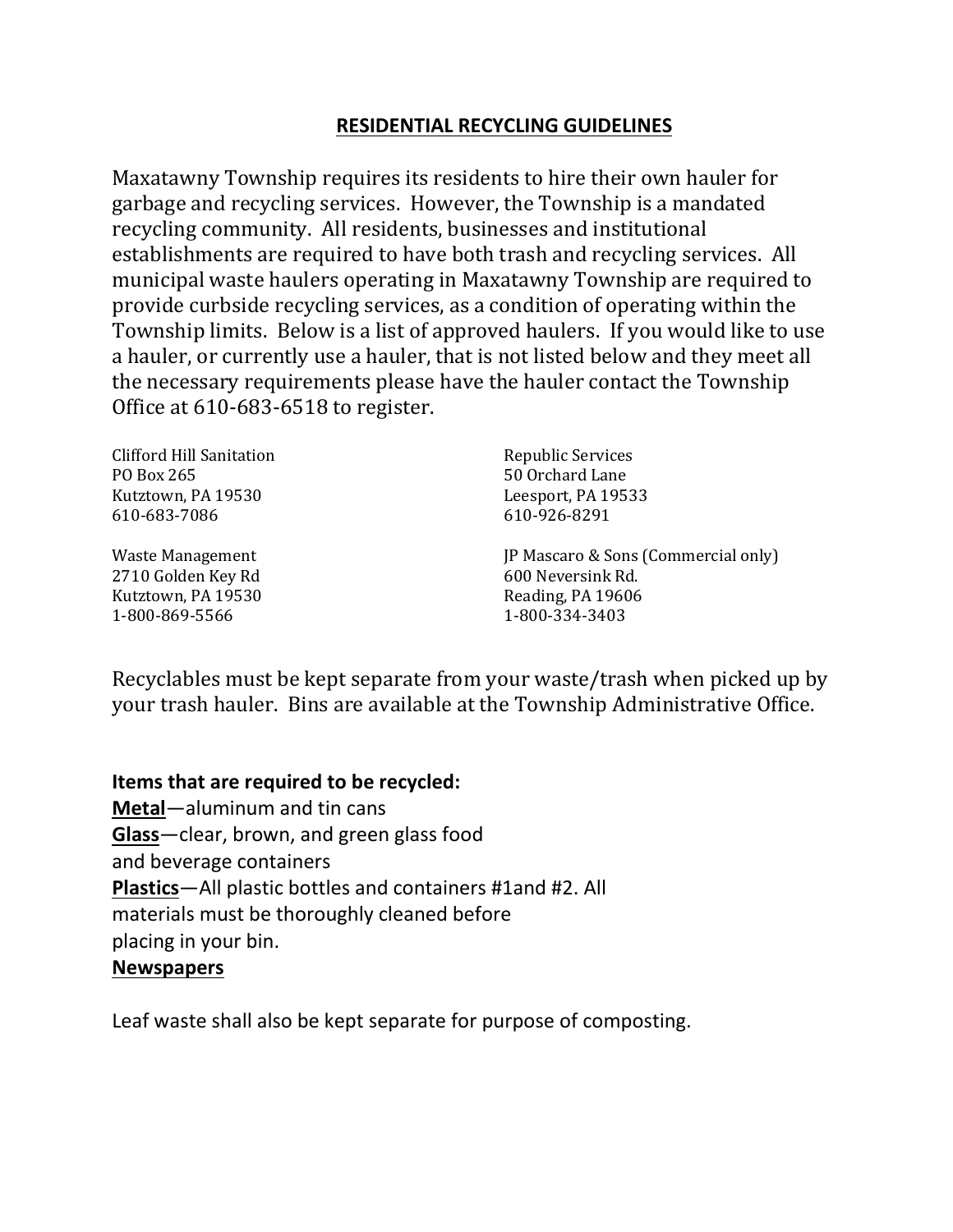## **CANNOT BE INCLUDED:**

Broken glass, light bulbs

- Windows, mirror, ceramics
- Drinking glasses
- Aluminum foil
- Scrap metal
- Tupperware
- Plastic tableware (knives, forks, spoons, etc.)
- Plastic grocery bags, plastic food wrappers
- All solvent, oil, and chemical containers
- Food-soiled materials
- Soaked and/or wet papers or cardboard
- Used paper towels or tissues
- Styrofoam, packing peanuts
- Pool chemicals
- Plastic bubble wrap
- **NEEDLES—DO NOT** place used needles with recycling! This is a serious health hazard to everyone!

# **COMMERCIAL BUSINESS AND INSTITUTION RECYCLING**

All residents, businesses and institutional establishments and community activities are required to have both trash and recycling services. All municipal waste haulers operating in Maxatawny Township are required to provide curbside recycling services, as a condition of operating within the Township limits. Below is a list of approved haulers. If you would like to use a hauler, or currently use a hauler, that is not listed below and they meet all the necessary requirements please have the hauler contact the Township Office at 610-683- 6518 to register.

Clifford Hill Sanitation **Republic Services** PO Box 265 50 Orchard Lane Kutztown, PA 19530 Leesport, PA 19533 610-683-7086 610-926-8291

2710 Golden Key Rd 600 Neversink Rd. Kutztown, PA 19530 Reading, PA 19606 1-800-869-5566 1-800-334-3403

Waste Management **Vertex** JP Mascaro & Sons (Commercial only)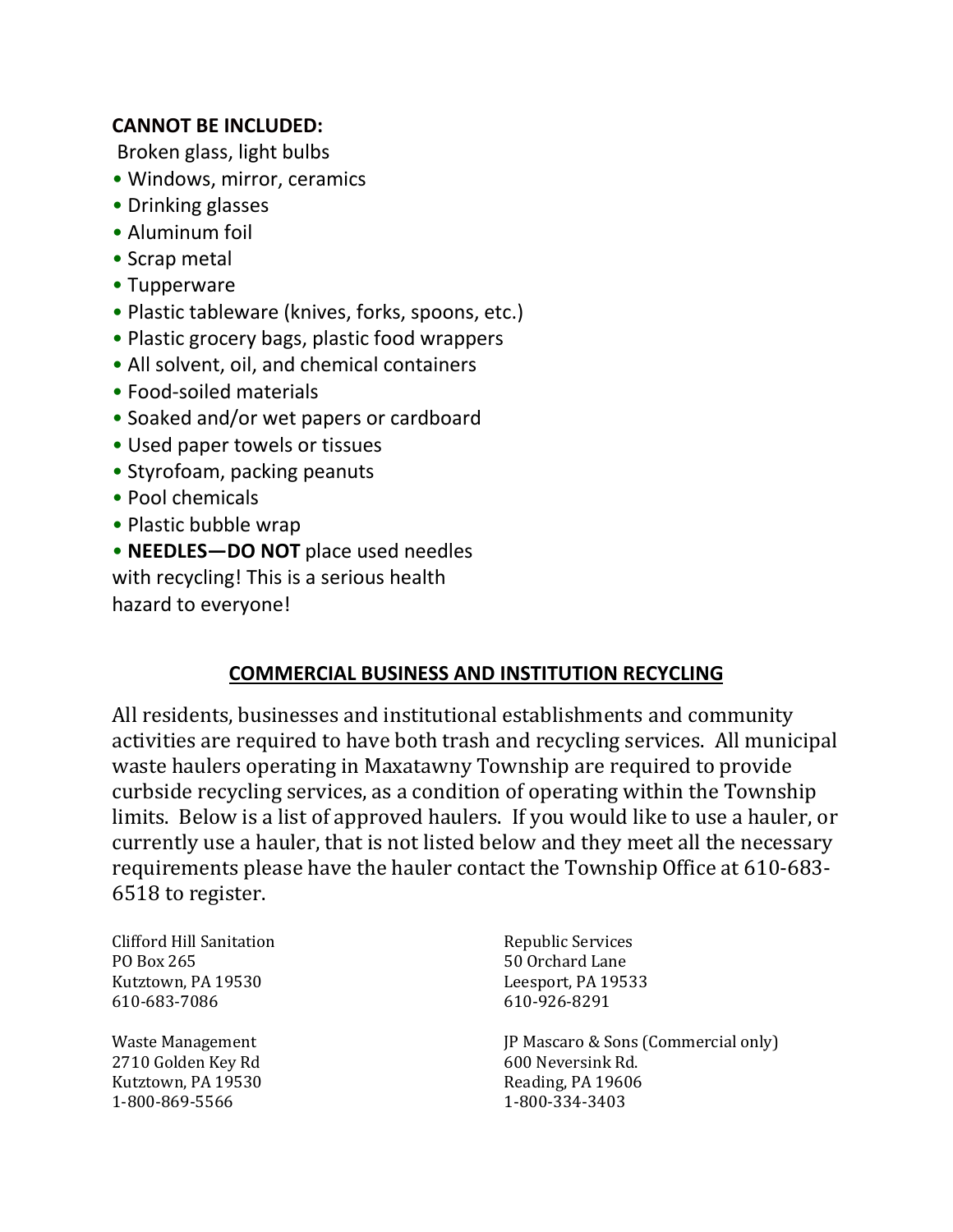Recyclables must be kept separate from your waste/trash when picked up by your trash hauler. Bins are available at the Township Administrative Office.

**Items that are required to be recycled: Metal**—aluminum cans **Glass**—clear, brown, and green glass food and beverage containers **Corrugated paper, newspapers, magazines and high-grade office paper**

Collecting and hauling recyclables is the responsibility of the business or institution and you will be required to submit an annual report to the Township each year.

Leaf waste shall also be kept separate for the purpose of composting.

# **BRUSH RECYCLING DROP SITE**

As most of you know, the Township operates a brush recycling yard. The purpose of the program is to collect brush from RESIDENTIAL properties in the Township and recycle the brush into mulch. This service is for TOWNSHIP RESIDENTS ONLY. The bin is located at the rear of the property at 127 Quarry Road. We accept any form of brush up to FOUR (4) inches in diameter. We do not accept firewood or construction material.

We currently have mulch available.

### **FALL LEAF COLLECTION 2018**

The Township will be doing leaf collection beginning the week of October 15, 2018 and continuing through November 30, 2018. Leaf collection will be done weekly, Monday through Wednesday, with Thursday being a make-up day in case of rain or other issues that would prevent us from getting out on a regularly